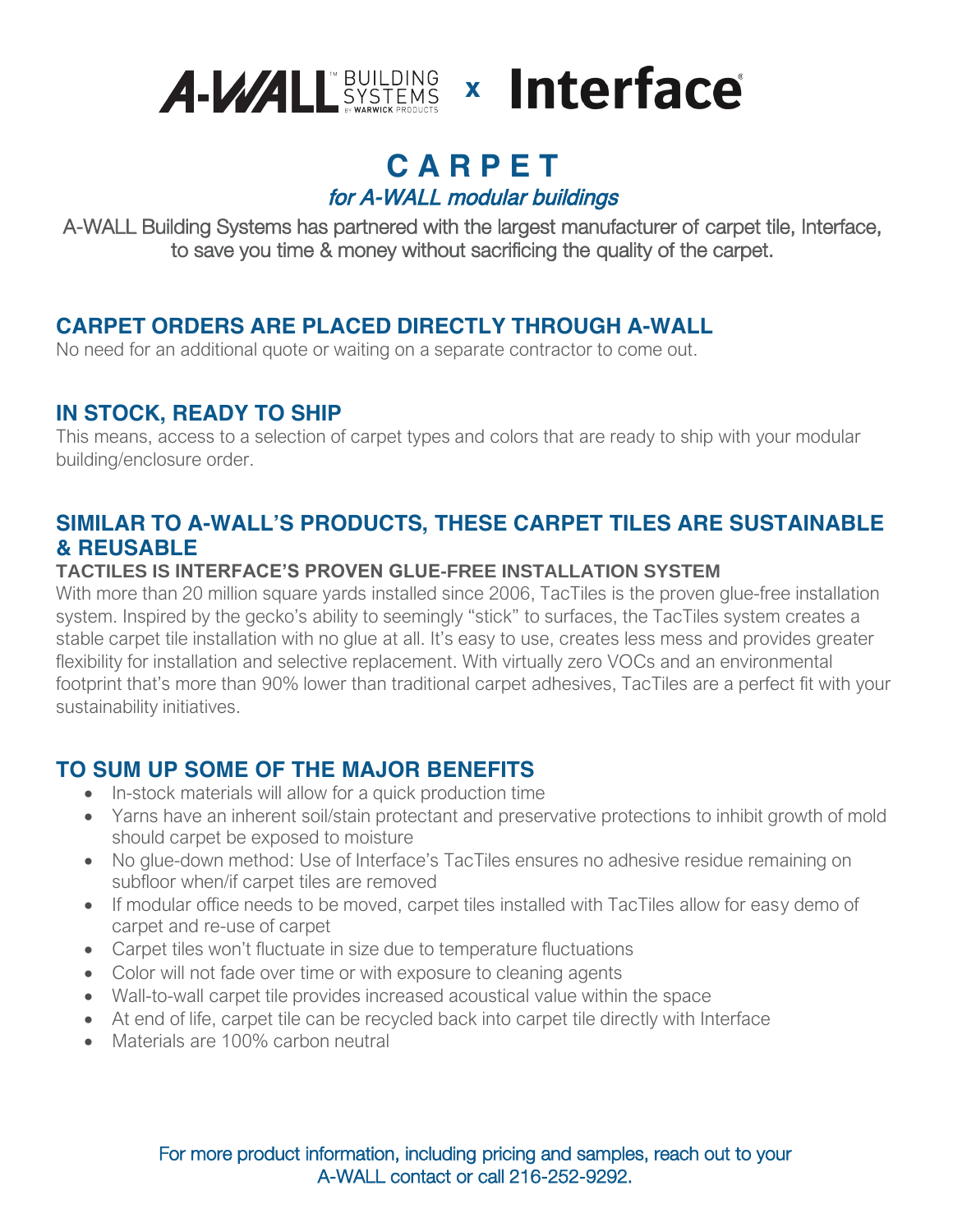# A-WALL

# **Interface**

## **PRODUCT SELECTIONS FOR ALL BUDGETS: TIER 1**

**Tier 1, Option 1:** Open Air 404; Color: Iron (106746)



*Individual Tile View Measures 25cm x 25cm*



*Plan View, Several Tiles Installed Installation: Non-Directional*



*3D View, Installation Installation: Non-Directional*

#### **Tier 1, Option 2:** Open Air 404; Color: Nickel (106750)



*Individual Tile View Measures 25cm x 25cm*

*Plan View, Several Tiles Installed Installation: Non-Directional*

*3D View, Installation Installation: Non-Directional*

### **GENERAL PACKAGING INFORMATION**

**Carpet Tile:** Packaged at 5.98 SY per carton; Qty. (20) tiles **Recommended Additional Qty. for Cuts/Extra:** 10% on top of raw quantities **Adhesive Method:** TacTiles, packaged at qty. (500) TacTiles per roll; Qty. (4) TacTiles required per 1 SY

For more product information, call 216-252-9292.